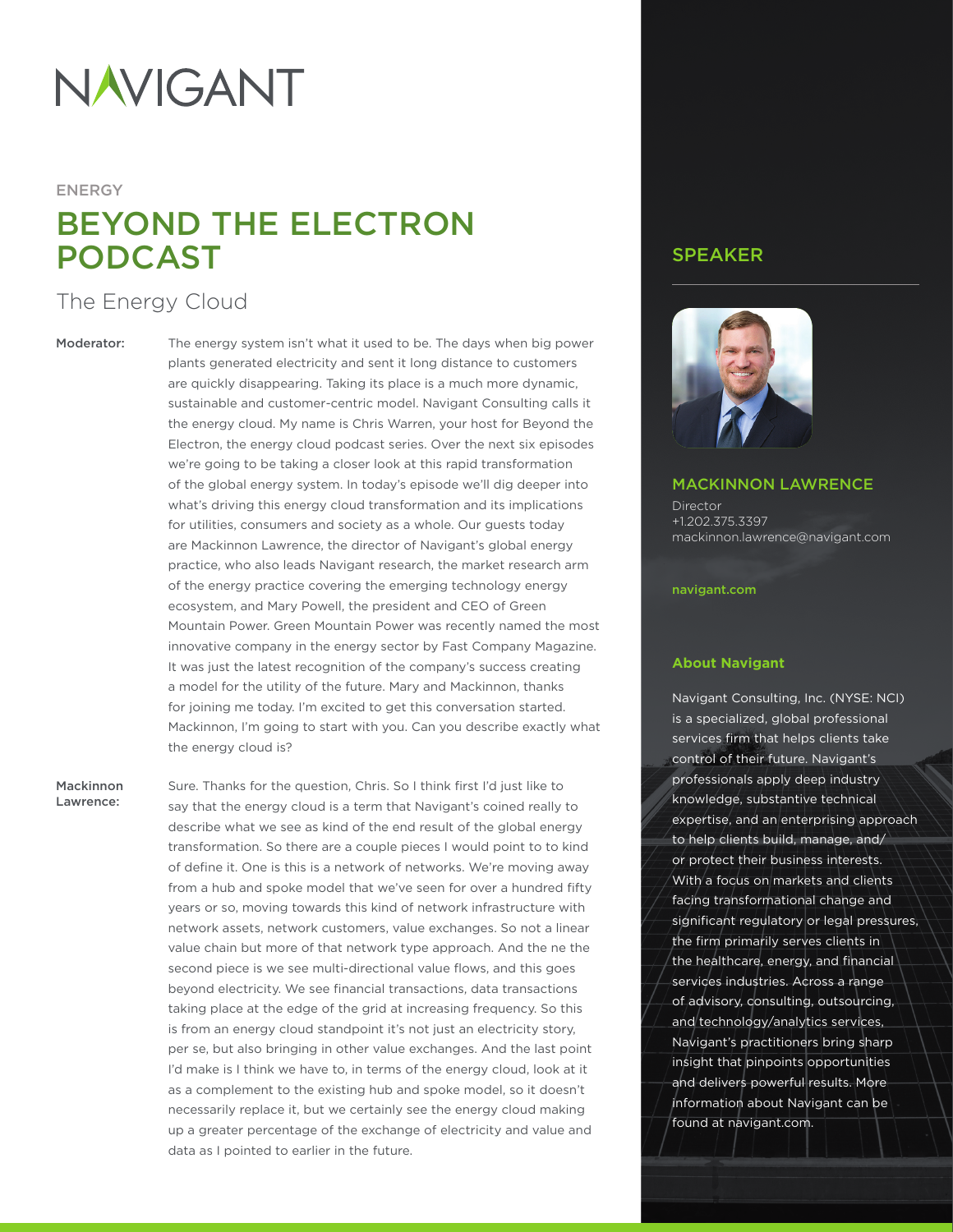- Moderator: Right, great. Well so Mary, I want you to talk a little bit, there have been plenty of white papers and articles written about the energy transformation, tell me what it has looked like on the ground for you and what some of the drivers have been for this very significant transformation.
- Mary Powell: Yeah, and it is. It's an incredible transformation that we're excited to be a part of. I mean, sort of in a nutshell what we see it is moving away from grandpa's grid and one-way delivery of energy that we've been using for a long time, over a hundred years and that is incredibly economically inefficient and not very resilient. We really see that what we're in the midst of is a consumer-led revolution to a community home and business-based energy system and energy model. So it really is about sort of an inside out approach to energy and creating one that is much more local, much more independent. But, as was pointed out, still relies on the grid on some level. So we really see this as moving rapidly over the next couple of decades to distributed resources of all kinds, and so back to the point of the cloud, call it whatever you will, the reality is we're moving like we have in other industry spaces to an environment that is going to be much more active, it's going to be much more interactive between suppliers. Suppliers are going to be popping up all over the place. And it's all about how we make that transition in a way that works really from and environmental perspective and a socioeconomic perspective.
- Moderator: And Mary, I'd like you to expand a little bit on that as well. I mean, you mentioned the word rapid and I think probably you of all utilities are in this in the most rapid sense. You really have been immersed in this transformation. How disruptive has it been for how you run the utility? Has it been completely, has it turned you upside down?
- Mary: Hopefully. I mean yes, so as an example we really, internally we don't think of ourselves as a utility anymore. I mean, we think of ourselves as actually an energy transformation company. I mean, it's why, we think of ourselves as a company that's providing as a service. We think of ourselves as a company that is about helping homes transform to a lower carbon, lower cost, incredibly resilient future. So one of the reasons we offered an off-grid package, I think we're the only the utility of, so again we're an energy transformation company not utility that would offer an off-grid package, and a huge part of it was so that we start to change our orientation and we change our thinking about energy and thinking about it as a service. And it's again the same sort of reason why we were the first in the nation to partner on the Tesla powerwall and we have amazing uptake of that energy solution as well as working very closely with solar and storage, the combination of those things with smart electrification, weatherization, energy efficiency. It's really about how do we bundle as many of these things and be a really meaningful part of accelerating this consumer-led revolution.
- Moderator: Great. Well, Mackinnon, I'd like you take a step back and not just from the perspective of Green Mountain Power, but just big picture, how similar of an experience are other call them utilities or energy transformation companies, are they facing the same kind of challenges and trends and opportunities that Mary's talking about?
- Mackinnon: Absolutely, absolutely, and I think if we look across the utility business in North American, I like to kind of say the industry is facing this kind of trifecta of challenges. You've got flat or decreasing demand for energy, you have increasing costs of maintaining existing grid, existing infrastructure, and then you've got this rapid increase in uptake of renewables and distributed energy resources. So I think it's absolutely a similar story across the board. What Green Mountain Power is doing is quite unique I think though in terms of the response and really kind of looking at the customer, as Mary pointed out. They're putting the customer at the middle, or at the center of the solution, which is something you see in other industries as a response to some of the disruptive forces that come into play. So I think that response is something to watch because we've seen success in other industries in terms of catering to changing customer demands and looking at customers not necessarily as a block, but looking at kind of the unique profiles of different customer groups, whether that be residential or commercial or whoever, and offering those solutions that are really going to meet those needs. Where I think it gets exciting for the utility industry specifically is once I think the connection with customers has evolved from where we are today and some of the emerging technologies are in the field and embraced and kind of at scale, it's the second and third order effects of those technologies coming together. How do you combine them into interesting solutions and services and then what does that enable the customers to do beyond that? So absolutely an interesting story I think across the board.

Moderator: Now, Mary, customer choice and customers are central to everything that you're doing in this transformation. Given that, how do you take the pulse of customers? What are the signals that you get that help guide you in terms of meeting the kinds of demands that you're transforming yourself to meet?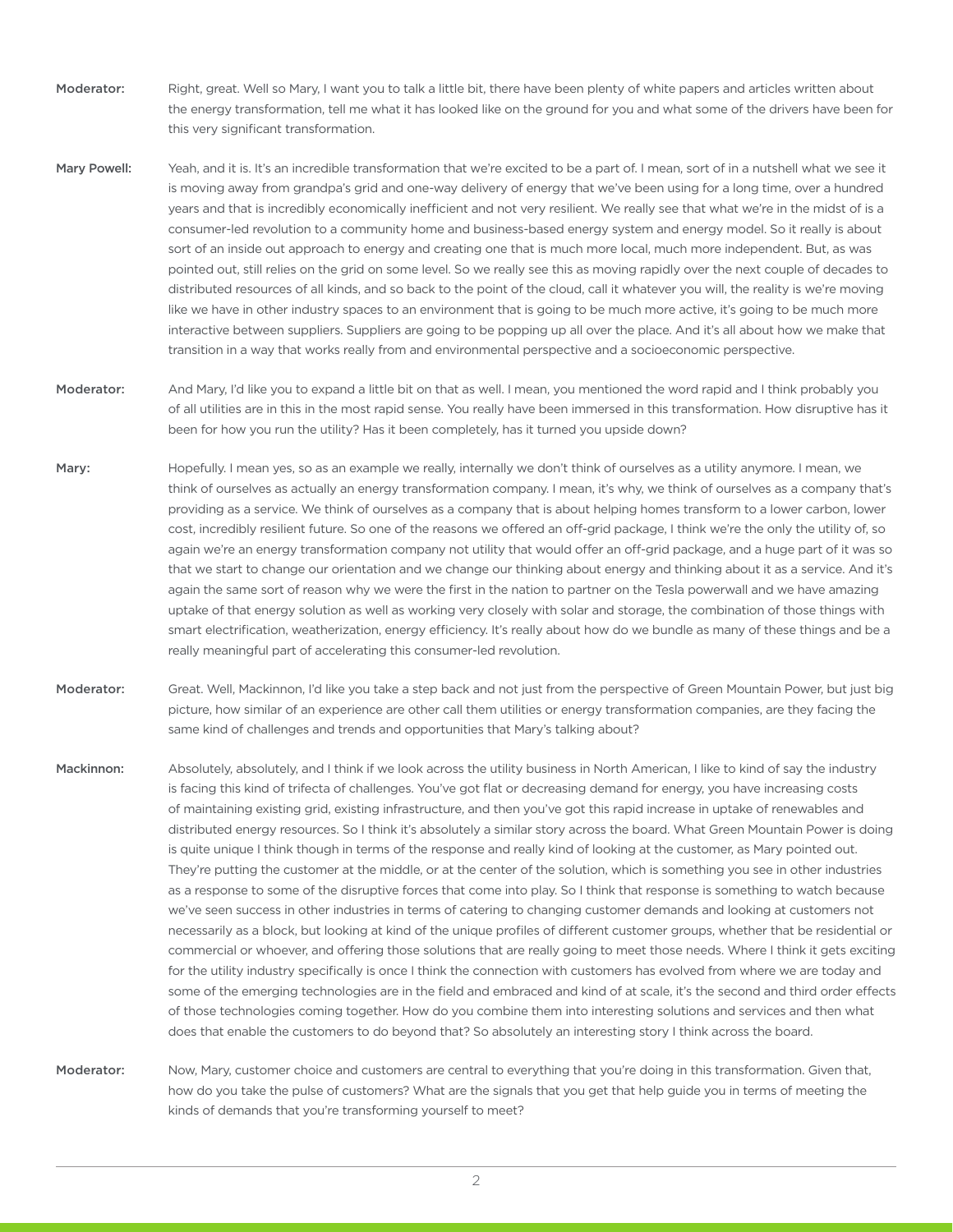- Mary: Yeah, great question, and it really does start with, I have to say I'm a big fan of the line culture eats strategy, and I believe culture eats strategy for breakfast, lunch and dinner, so the most important thing is the culture that you've built in your organization and really starting with some history of the company. I mean, we really started by transforming ourselves into a customer obsessed organization that loves our customers. We love them, we love them individually, we love them collectively and we're obsessed with not just what they say they want from us but what they value, and we're obsessed with delivering and innovating on solutions that they may not even want yet but that will bring them to that next level of the realization of what they value. So back to your question, you can't be customer obsessed, you can't be in love with your customers if you don't do a few basic things and do them like obsessively all the time, which is visit your customers, be with your customers, have an entire organization built on that kind of obsession with customers, survey them obsessively, poll them obsessively, get good intelligence about what they value. Learn quickly from things that you try that there isn't great uptick on and quickly pivot to new and different things. A huge part of how we've been able to do what we've done so far is, you know, some of it's the operating environment for sure of Vermont where there's a great energy community in Vermont, but another part of it really is around, again, creating a culture of fast, fun and effective, creating a culture of yes, not no. I think a lot of this industry's built on a culture of no, and I don't mean that in a negative way, just in a factual way of let's analyze things but oh my goodness it's complicated and not now, or maybe later or no. And so we've created a culture of yes, of fast innovation, fast fail move on to the next thing. So it's a bias for action, and a bias for action that is informed by what we've learned about our customers from getting intimate with them.
- Moderator: Has anything surprised you about what you've learned about your customers?
- Mary: No, no, I actually think what's been thrilling has been when you sort of hit those things that you think will be a home run and they are. One of the things that, yeah, I guess one of the things that surprised me, it wasn't so much about our customers but about sort of, we did this incredible, what I thought was really incredible energy transformation in a working class neighborhood in Rutland, Vermont and I was hoping that by now we would have had thousands of customers wanting to do that all-in transformation, and what we've learned is what we've known for a long time is no matter how easy you make it, the all-in transformation where you add in weatherization and efficiency and the complete and absolute transformation is so disruptive to customers' lives that it just takes, it's slower work that takes a lot of time to accomplish, however important it is and however much it adds to the value of their lives afterwards.
- Moderator: Right, right, well you mentioned the word value and you're obviously getting to learn on a very intimate level what people in Vermont value in terms of your services. Mackinnon, I want to bring you back in and talk about some of the what you call, Navigant calls the energy cloud platforms and how they deliver value. Can you give a definition of what an energy cloud platform is and how that is a vehicle for value in the future?
- Mackinnon: Sure, sure. Yeah, so from a platform perspective, what we're essentially look at when we look at this transformation occurring and trying to make sense of all the changes that are occurring across the energy landscape, we track from a technology standpoint to try to understand directionally where is this industry going and what technologies are being adopted, what does that mean. And what we're essentially looking for are where will we start to see a confluence of emerging technologies playing off of each other, and essentially a platform in our sense, the way we've viewed it, is where we see that confluence of technologies coming together. So there are seven that we've identified in some of our thinking across the energy landscape where this rapid innovation is occurring, starting to see the emergence of kind of, as Mary pointed out, kind of thinking through the customer and their changing needs, how do you cater to those needs and then offer new types of services that may move beyond energy from the sale of electricity as I pointed out at the top. So we look at integrated DER as an example, an integrated system of distributed energy resources. How do you manage that network? How do you optimize it? Make sure it meeting the needs of customers connected to that platform or involved there? We have transportation to grid and building the grid are similar concepts. We see a lot of vehicle electrification impacting the grid. There are ripple effects that flow out from that with respect to the oil and gas industry as an example, the auto industry. So you start to see a convergence of those interests coming together. Internet of energy obviously is related to the IOT theme that we see talked about quite a bit across the broader economy. And then smart cities is another example where, you know, I think a good example of looking at where you start to see, again, that blurring of lines across industries. Obviously energy is a critical kind of foundational component of cities and smart cities is where a lot of the traditional utility customers reside, but they have other needs as well and as you start to digitize these environments, you start to, again, as I